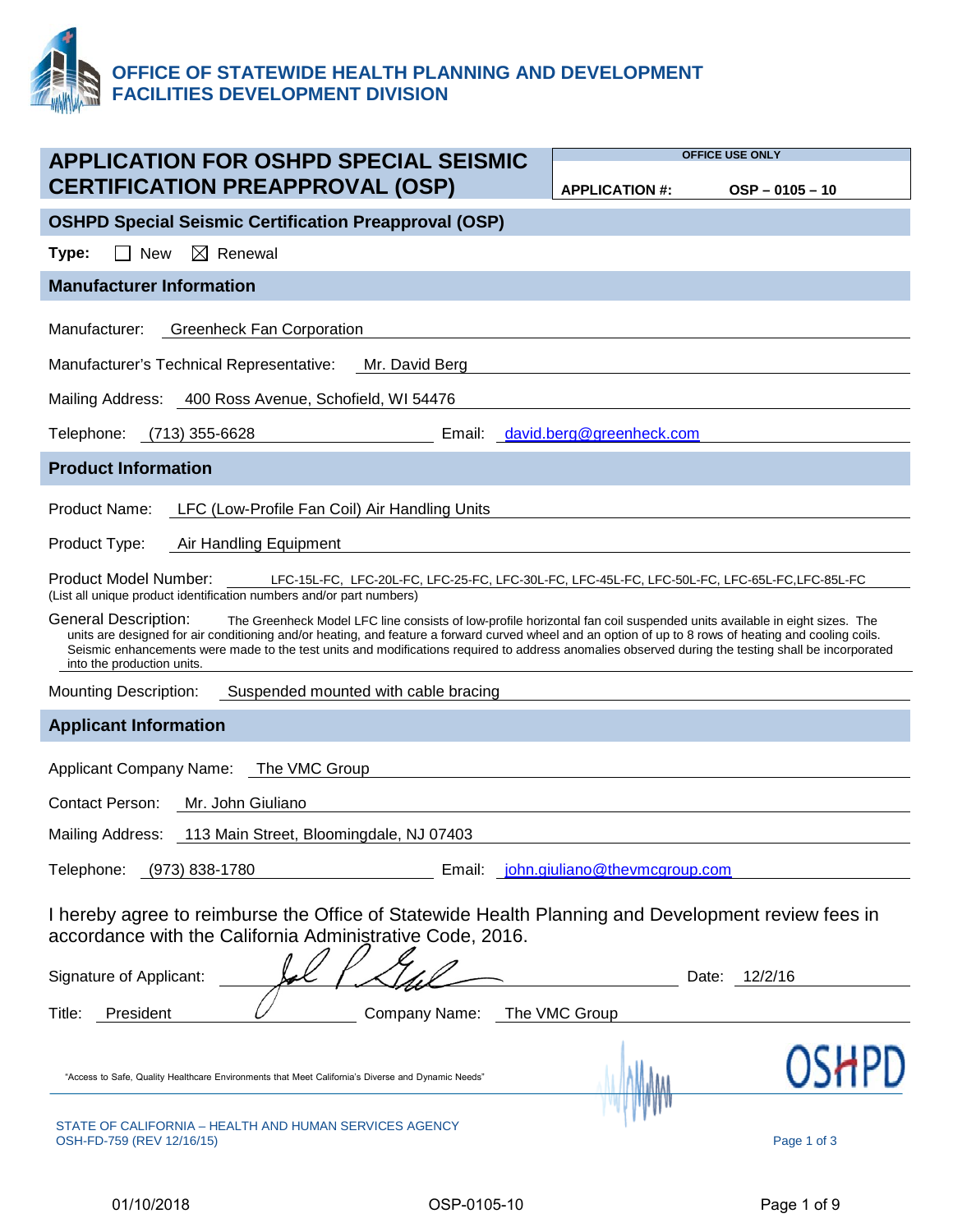#### **OFFICE OF STATEWIDE HEALTH PLANNING AND DEVELOPMENT FACILITIES DEVELOPMENT DIVISION**

| California Licensed Structural Engineer Responsible for the Engineering and Test Report(s)                                                                                        |  |  |  |  |  |  |  |  |  |  |
|-----------------------------------------------------------------------------------------------------------------------------------------------------------------------------------|--|--|--|--|--|--|--|--|--|--|
| Company Name: The VMC Group                                                                                                                                                       |  |  |  |  |  |  |  |  |  |  |
| California License Number: SE2851<br>Name: Mr. Ken Tarlow<br><u> 1989 - Johann Stoff, fransk politik (d. 1989)</u>                                                                |  |  |  |  |  |  |  |  |  |  |
| Mailing Address: 113 Main Street, Bloomingdale, NJ 07403                                                                                                                          |  |  |  |  |  |  |  |  |  |  |
| Email: ken.tarlow@thevmcgroup.com<br>Telephone: (973) 838-1780                                                                                                                    |  |  |  |  |  |  |  |  |  |  |
| <b>Supports and Attachments Preapproval</b>                                                                                                                                       |  |  |  |  |  |  |  |  |  |  |
| Supports and attachments are preapproved under OPM-<br>(Separate application for OSHPD Preapproval of Manufacturer's Certification (OPM) of Supports and attachments is required) |  |  |  |  |  |  |  |  |  |  |
| ⊠<br>Supports and attachments are not preapproved                                                                                                                                 |  |  |  |  |  |  |  |  |  |  |
| <b>Certification Method</b>                                                                                                                                                       |  |  |  |  |  |  |  |  |  |  |
| Testing in accordance with: $\boxtimes$ ICC-ES AC156<br>$\boxtimes$<br>Other (Please Specify):                                                                                    |  |  |  |  |  |  |  |  |  |  |
|                                                                                                                                                                                   |  |  |  |  |  |  |  |  |  |  |
|                                                                                                                                                                                   |  |  |  |  |  |  |  |  |  |  |
| <b>Testing Laboratory</b>                                                                                                                                                         |  |  |  |  |  |  |  |  |  |  |
| Company Name:<br><b>Dynamic Certification Laboratories</b>                                                                                                                        |  |  |  |  |  |  |  |  |  |  |
| Contact Name:<br>Kelly Laplace / Josh Sailer                                                                                                                                      |  |  |  |  |  |  |  |  |  |  |
| Mailing Address:<br>1315 Greg Pkwy # 109, Sparks, NV 89431                                                                                                                        |  |  |  |  |  |  |  |  |  |  |

Telephone: (775) 358-5085 Email: [kelly@shaketest.com](mailto:kelly@shaketest.com) / [josh@shaketest.com](mailto:josh@shaketest.com)

"Access to Safe, Quality Healthcare Environments that Meet California's Diverse and Dynamic Needs"

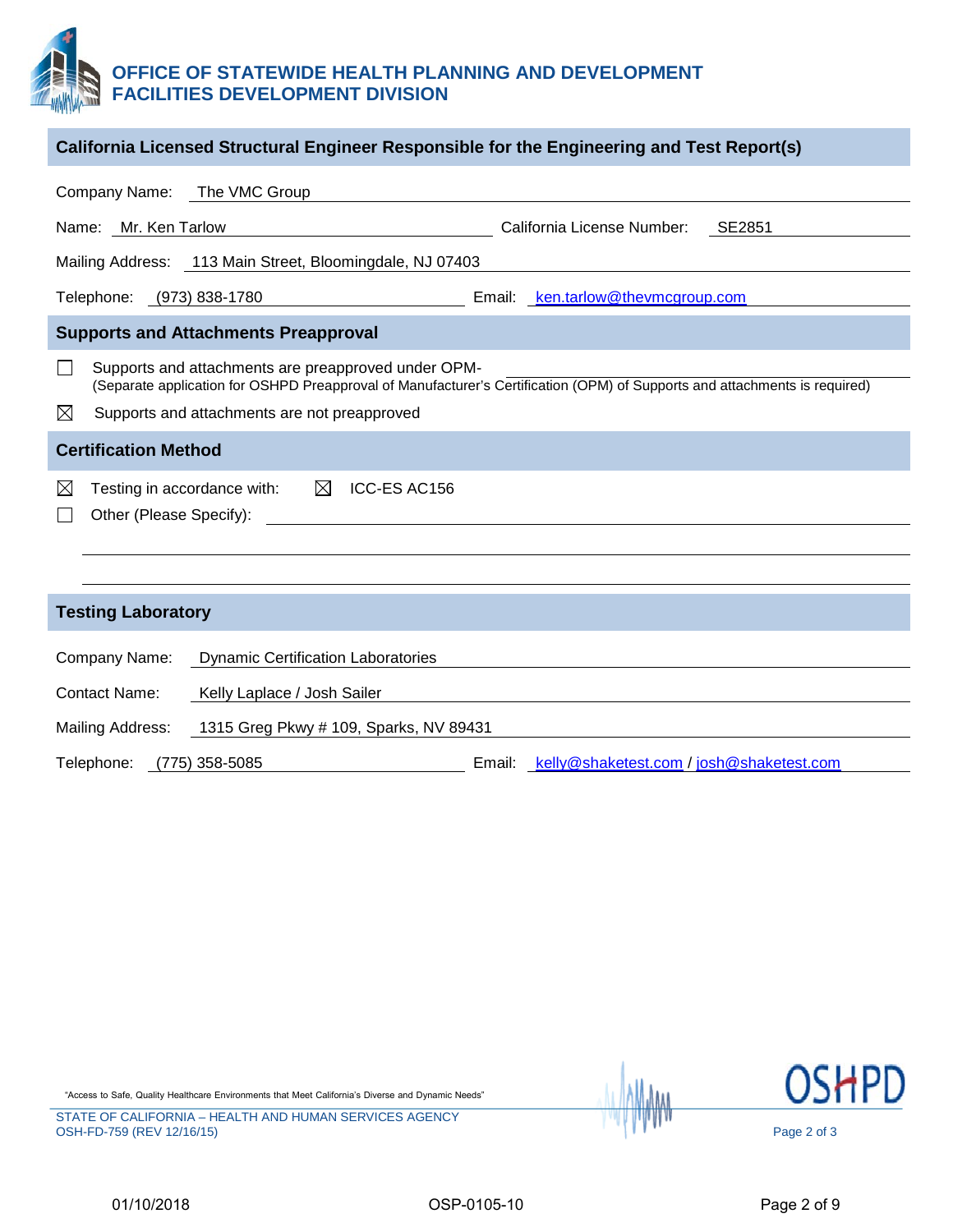**OFFICE OF STATEWIDE HEALTH PLANNING AND DEVELOPMENT FACILITIES DEVELOPMENT DIVISION**

| <b>Seismic Parameters</b>                                                                                                                                        |                                                                                                                        |                                                             |
|------------------------------------------------------------------------------------------------------------------------------------------------------------------|------------------------------------------------------------------------------------------------------------------------|-------------------------------------------------------------|
| Design in accordance with ASCE 7-10 Chapter 13: $\boxtimes$ Yes $\Box$ No                                                                                        |                                                                                                                        |                                                             |
| Design Basis of Equipment or Components $(F_p/W_p) = 2.70$                                                                                                       |                                                                                                                        |                                                             |
| $S_{DS}$ (Design spectral response acceleration at short period, g) =                                                                                            | 1.50                                                                                                                   |                                                             |
| $a_p$ (In-structure equipment or component amplification factor) =                                                                                               | 2.50                                                                                                                   |                                                             |
| $R_p$ (Equipment or component response modification factor) =                                                                                                    | 2.50                                                                                                                   |                                                             |
| $\Omega_0$ (System overstrength factor) = 2.0                                                                                                                    |                                                                                                                        |                                                             |
| $Ip$ (Importance factor) = 1.5                                                                                                                                   |                                                                                                                        |                                                             |
| $z/h$ (Height factor ratio) =                                                                                                                                    |                                                                                                                        |                                                             |
| Equipment or Component Natural Frequencies (Hz) =<br>N/A                                                                                                         |                                                                                                                        |                                                             |
| Overall dimensions and weight (or range thereof) =<br>See Attached                                                                                               |                                                                                                                        |                                                             |
| Equipment or Components @ grade designed in accordance with ASCE 7-10 Chapter 15:                                                                                | $\Box$ Yes                                                                                                             | $\boxtimes$ No                                              |
| Design Basis of Equipment or Components (V/W) =                                                                                                                  | <u> 1989 - John Stein, Amerikaansk politiker (</u>                                                                     |                                                             |
| $S_{DS}$ (Design spectral response acceleration at short period, g) =                                                                                            |                                                                                                                        |                                                             |
| $S_{D1}$ (Design spectral response acceleration at 1 second period, g) =                                                                                         | <u> 1989 - Jan Barnett, fransk politiker (d. 1989)</u>                                                                 |                                                             |
| R (Response modification coefficient) =                                                                                                                          |                                                                                                                        |                                                             |
| $\Omega_0$ (System overstrength factor) =                                                                                                                        |                                                                                                                        |                                                             |
| $C_d$ (Deflection amplification factor) =                                                                                                                        | <u> 1989 - Johann Barn, amerikan bestemanns og forskellige og det blev til store og det blev til store og det blev</u> |                                                             |
| $I_p$ (Importance factor) = 1.5                                                                                                                                  |                                                                                                                        |                                                             |
| Height to Center of Gravity above base =                                                                                                                         |                                                                                                                        |                                                             |
| Equipment or Component Natural Frequencies (Hz) =                                                                                                                |                                                                                                                        |                                                             |
| Overall dimensions and weight (or range thereof) =                                                                                                               |                                                                                                                        |                                                             |
| Yes $\boxtimes$ No<br>Tank(s) designed in accordance with ASME BPVC, 2015:                                                                                       |                                                                                                                        |                                                             |
| <b>List of Attachments Supporting Special Seismic Certification</b>                                                                                              |                                                                                                                        |                                                             |
| $\boxtimes$<br>Test Report(s)<br>$\boxtimes$<br>Drawings<br>Calculations<br>$\boxtimes$                                                                          | Manufacturer's Catalog                                                                                                 |                                                             |
| $\boxtimes$<br>Other(s) (Please Specify): UUT, Certified Product and Certified Sub-Component Matrices                                                            |                                                                                                                        |                                                             |
| OSHPD Approval (For Office Use Only) - Approval Expires on December 31, 2022                                                                                     |                                                                                                                        |                                                             |
|                                                                                                                                                                  |                                                                                                                        |                                                             |
| Signature:                                                                                                                                                       | Date: January 10, 2018                                                                                                 |                                                             |
| Print Name: Timothy J. Piland                                                                                                                                    | Title: SSE                                                                                                             | <u> 1989 - Andrea Station Books, amerikansk politiker (</u> |
| Special Seismic Certification Valid Up to : $S_{DS}(g) = 1.50$ 2/h = 1                                                                                           |                                                                                                                        |                                                             |
| Condition of Approval (if applicable):<br><u> 1980 - Johann Stoff, deutscher Stoffen und der Stoffen und der Stoffen und der Stoffen und der Stoffen und der</u> |                                                                                                                        |                                                             |
|                                                                                                                                                                  |                                                                                                                        |                                                             |
|                                                                                                                                                                  |                                                                                                                        |                                                             |
|                                                                                                                                                                  |                                                                                                                        |                                                             |
| "Access to Safe, Quality Healthcare Environments that Meet California's Diverse and Dynamic Needs"<br>STATE OF CALIFORNIA - HEALTH AND HUMAN SERVICES AGENCY     |                                                                                                                        |                                                             |
| OSH-FD-759 (REV 12/16/15)                                                                                                                                        |                                                                                                                        | Page 3 of 3                                                 |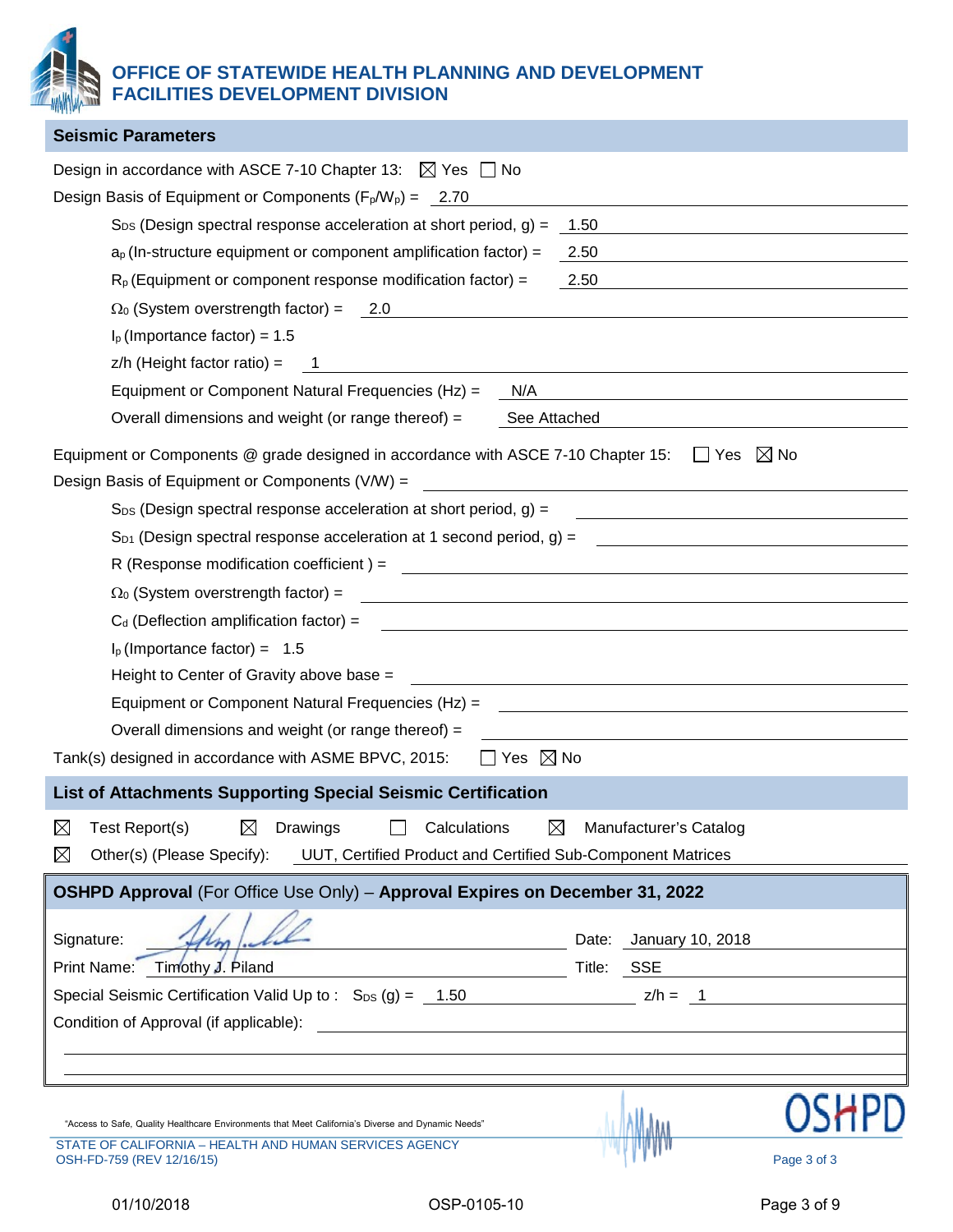| <b>Model</b> | <b>Unit Size</b> | <b>Maximum</b><br><b>Weight</b> | <b>Maximum</b><br>Length | <b>Width</b>         | Maximum Maximum I<br><b>Height</b> | <b>UUT</b>       | <b>Enclosure</b>  |          | <b>Roof level</b> | <b>Ground</b> | <b>Level</b> |
|--------------|------------------|---------------------------------|--------------------------|----------------------|------------------------------------|------------------|-------------------|----------|-------------------|---------------|--------------|
|              |                  | $\lceil$ lbs $\rceil$           | $\lceil$ in $\rceil$     | $\lceil$ in $\rceil$ | $[$ in $]$                         |                  |                   | $S_{DS}$ | z/h               | $S_{DS}$      | z/h          |
|              | 15               | 270.0                           | 42.00                    | 38.00                | 11.00                              | UUT <sub>1</sub> | <b>NEMA1</b>      | 1.50     | 1.0               | 1.50          | 0.0          |
|              | 20               | 330.0                           | 42.00                    | 38.00                | 14.00                              | Interpolated     | NEMA <sub>1</sub> | 1.50     | 1.0               | 1.50          | 0.0          |
|              | 25               | 400.0                           | 42.00                    | 38.00                | 16.00                              | Interpolated     | NEMA <sub>1</sub> | 1.50     | 1.0               | 1.50          | 0.0          |
| <b>LFC</b>   | 30               | 460.0                           | 47.00                    | 38.00                | 18.50                              | Interpolated     | NEMA <sub>1</sub> | 1.50     | 1.0               | 1.50          | 0.0          |
|              | 45               | 560.0                           | 47.00                    | 50.00                | 18.50                              | Interpolated     | <b>NEMA1</b>      | 1.50     | 1.0               | 1.50          | 0.0          |
|              | 50               | 660.0                           | 50.00                    | 50.00                | 21.00                              | Interpolated     | <b>NEMA1</b>      | 1.50     | 1.0               | 1.50          | 0.0          |
|              | 65               | 780.0                           | 54.00                    | 50.00                | 26.00                              | Interpolated     | NEMA <sub>1</sub> | 1.50     | 1.0               | 1.50          | 0.0          |
|              | 85               | 890.0                           | 54.00                    | 62.00                | 26.00                              | UUT <sub>2</sub> | <b>NEMA1</b>      | 1.50     | 1.0               | 1.50          | 0.0          |

## **Table 1 - Certified LFC Cabinet Sizes**

Note: 1) That the tested Sds level is highlighted in yellow

2) The Test Report has a small error with the UUT numbers being reversed which is fixed on this table

#### Table 2 - Certified LFC Base Frame Construction

| Jse       | <b>Size</b> | Material            | <b>MFR</b>       | 111T         |
|-----------|-------------|---------------------|------------------|--------------|
| <b>FO</b> |             |                     |                  |              |
|           | 20-65       | 18 Gauge Galvanized | <b>Greenheck</b> | Interpolated |
|           | uu          | vo                  |                  |              |

Note: CS stands for Cold Rolled Carbon Steel

## **Table 3 - Certified LFC Enclosure Construction: Wall/Roof Exterior Panels**

| <b>Skin</b>               | <b>Insulation</b>                           | <b>Panel</b><br><b>Nominal</b><br><b>Thicknes</b> | <b>Wall/Roof Panel</b><br><b>Material</b> | <b>Wall/Roof</b><br><b>Panel Type</b> | <b>Unit Size</b> | <b>MFR</b>       | <b>UUT</b> |
|---------------------------|---------------------------------------------|---------------------------------------------------|-------------------------------------------|---------------------------------------|------------------|------------------|------------|
|                           | Motor Access Panel   Matte Faced Fiberglass | <u>'1"</u>                                        | 18ga Galvanized CS                        | Double Wall                           | $15 - 85$        |                  |            |
| <b>Coil Access Panel</b>  | <b>Matte Faced Fiberglass</b>               | 1"                                                | 18ga Galvanized CS                        | Double Wall                           | $15 - 85$        |                  |            |
| <b>Front Panel</b>        | <b>Matte Faced Fiberglass</b>               | 1"                                                | 18ga Galvanized CS                        | <b>Double Wall</b>                    | $15 - 85$        | <b>Greenheck</b> | 1 and $2$  |
| <b>Inlet Side Panel</b>   | <b>Matte Faced Fiberglass</b>               | 1"                                                | 18ga Galvanized CS                        | <b>Double Wall</b>                    | $15 - 85$        |                  |            |
| <b>Filter Access Door</b> | <b>Matte Faced Fiberglass</b>               | <u>'1"</u>                                        | 18ga Galvanized CS                        | Double Wall                           | $15 - 85$        |                  |            |
| <b>Coil Side Panel</b>    | <b>Matte Faced Fiberglass</b>               | 1"                                                | 18ga Galvanized CS                        | Double Wall                           | $15 - 85$        |                  |            |

Note: CS stands for Cold Rolled Carbon Steel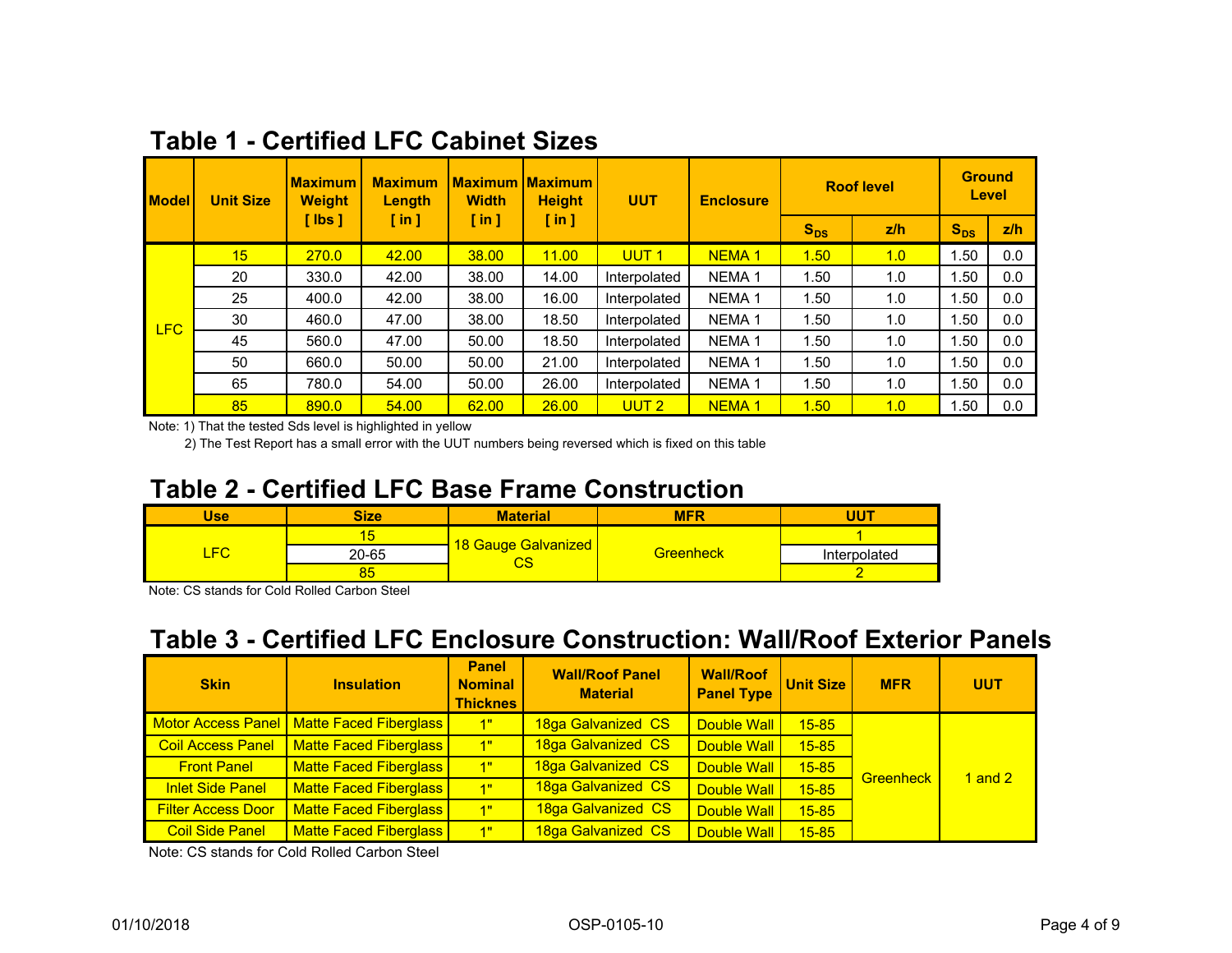| <b>Dimensions</b> |      | <b>Width (inches)</b> |         |         |         |         |         |         |         |                        |                |
|-------------------|------|-----------------------|---------|---------|---------|---------|---------|---------|---------|------------------------|----------------|
|                   |      | 31                    | 31      | 31      | 31      | 43      | 43      | 43      | 55      | <b>MFR</b>             | <b>UUT</b>     |
|                   | 7.5  | Size 15               |         |         |         |         |         |         |         |                        |                |
|                   | 10.0 |                       | Size 20 |         |         |         |         |         |         |                        | Interpolated   |
|                   | 12.5 |                       |         | Size 25 |         |         |         |         |         |                        | Interpolated   |
| <b>Height</b>     | 15.0 |                       |         |         | Size 30 |         |         |         |         | <b>Precision Coils</b> | Interpolated   |
| (inches)          | 15.0 |                       |         |         |         | Size 45 |         |         |         |                        | Interpolated   |
|                   | 17.5 |                       |         |         |         |         | Size 50 |         |         |                        | Interpolated   |
|                   | 22.5 |                       |         |         |         |         |         | Size 65 |         |                        | Interpolated   |
|                   | 22.5 |                       |         |         |         |         |         |         | Size 85 |                        | 2 <sup>1</sup> |

## Table 4a - Certified LFC Hydronic/DX Coils

Note: The Hydronics and DX coils are idenctical in material and construction and only differ in their use

| Table 4b - Certified LFC Hydronic/DX Coil Options |                                           |             |  |  |  |
|---------------------------------------------------|-------------------------------------------|-------------|--|--|--|
| <b>Casing Material</b>                            | <b>Galvanized Carbon Steel (18 Gauge)</b> |             |  |  |  |
| <b>Tube Material</b>                              | Copper                                    |             |  |  |  |
| <b>Tube Outer Diameter</b>                        | 0.5"                                      | $1$ and $2$ |  |  |  |
| <b>Tube Wall Thickness</b>                        | 0.016"                                    |             |  |  |  |
| <b>Permitted Fin Material</b>                     | <b>Aluminum</b>                           |             |  |  |  |
| <b>Permitted Fins per Inch</b>                    | $6 - 14$                                  |             |  |  |  |
|                                                   | 1 (Heating)                               | --          |  |  |  |
|                                                   | 2 (Heating)                               | $1$ and $2$ |  |  |  |
| <b>Permitted Tube Rows</b>                        | 4 (Heating/Cooling)                       | $- -$       |  |  |  |
|                                                   | 6 (Cooling)                               | 1 and $21$  |  |  |  |
|                                                   | 8 (Cooling)                               | --          |  |  |  |
| <b>Header Type</b>                                | Copper                                    | $1$ and $2$ |  |  |  |

Note: The Hydronics and DX coils are idenctical in material and construction and only differ in their use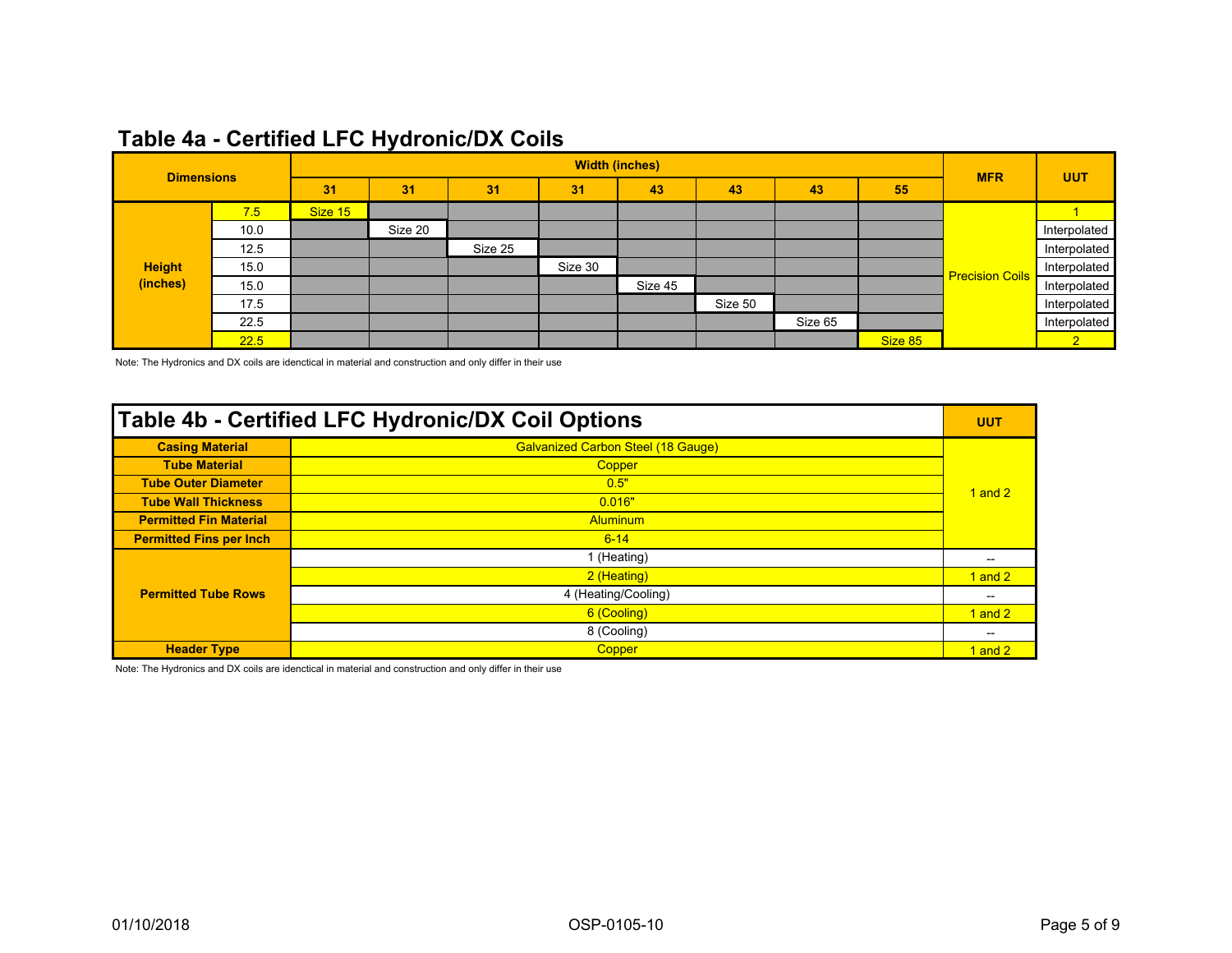### **Table 5 - Certified LFC Fans**

• Forward Curved Centrifugal Fan

|                              | <b>HP</b>      | 2.00             | 5.00             | <b>Fan MFR</b> |
|------------------------------|----------------|------------------|------------------|----------------|
|                              | <b>Weight</b>  | 85.6 lbs         | <b>150 lbs</b>   |                |
| <b>Size</b><br>(Dia - Width) | 5.75"          | UUT <sub>1</sub> |                  |                |
| <b>Impeller Weight</b>       | $\sim$ 1.5 lbs |                  |                  | Revcor/        |
| <b>Size</b><br>(Dia - Width) | 11.62"         |                  | UUT <sub>2</sub> | Greenheck      |
| <b>Impeller Weight</b>       | $\sim$ 2 lbs.  |                  |                  |                |

| <b>Wheel Material</b>          | Fan<br><b>Diameter</b> | Part No. | <b>MFR</b> | UUT |  | <b>MFR</b>       | Part No. | <b>Housing Material</b>        | <b>UUT</b> |
|--------------------------------|------------------------|----------|------------|-----|--|------------------|----------|--------------------------------|------------|
| <b>Galvanized Carbon Steel</b> | 5.75"                  | 335496   | Revcor     |     |  | <b>Greenheck</b> | 826093   | <b>Galvanized Carbon Steel</b> |            |
| <b>Galvanized Carbon Steel</b> | 11.62"                 | 335480   |            |     |  |                  | 826074   |                                |            |

| <b>Motor Mount Configuration</b><br><b>HP Range</b> |            | <b>Material</b>                | UUT |
|-----------------------------------------------------|------------|--------------------------------|-----|
| <b>Horizontal Shaft Rear Mount</b>                  | 2 Hp Max   | <b>Galvanized Carbon Steel</b> |     |
|                                                     | $5$ HP Max | <b>Galvanized Carbon Steel</b> |     |

## Table 6 - Certified LFC Flat Filter (2" MERV 8)

| <b>Unit</b> | <b>Cartridge</b> |                                | Dimensions [in] |               | <b>MFR</b>      | <b>UUT</b>       |
|-------------|------------------|--------------------------------|-----------------|---------------|-----------------|------------------|
|             | <b>Quantity</b>  | <b>Frame Material Options</b>  | <b>Width</b>    | <b>Height</b> |                 |                  |
| Size 15     | $\overline{2}$   | <b>Galvanized Carbon Steel</b> | 9               | 18            |                 | UUT <sub>1</sub> |
| Size 20     |                  | <b>Galvanized Carbon Steel</b> | 12              | 12 or 24"     |                 | Interpolated     |
| Size 25     | 2                | <b>Galvanized Carbon Steel</b> | 14              | 18            |                 | Interpolated     |
| Size 30     |                  | <b>Galvanized Carbon Steel</b> | 16              | 16 or 20"     | <b>AirGuard</b> | Interpolated     |
| Size 45     | っ                | <b>Galvanized Carbon Steel</b> | 16              | 24            |                 | Interpolated     |
| Size 50     | 2                | <b>Galvanized Carbon Steel</b> | 18              | 24            |                 | Interpolated     |
| Size 65     | 2                | <b>Galvanized Carbon Steel</b> | 24              | 24            |                 | Interpolated     |
| Size 85     | 2                | <b>Galvanized Carbon Steel</b> | 24              | 24            |                 | UUT <sub>2</sub> |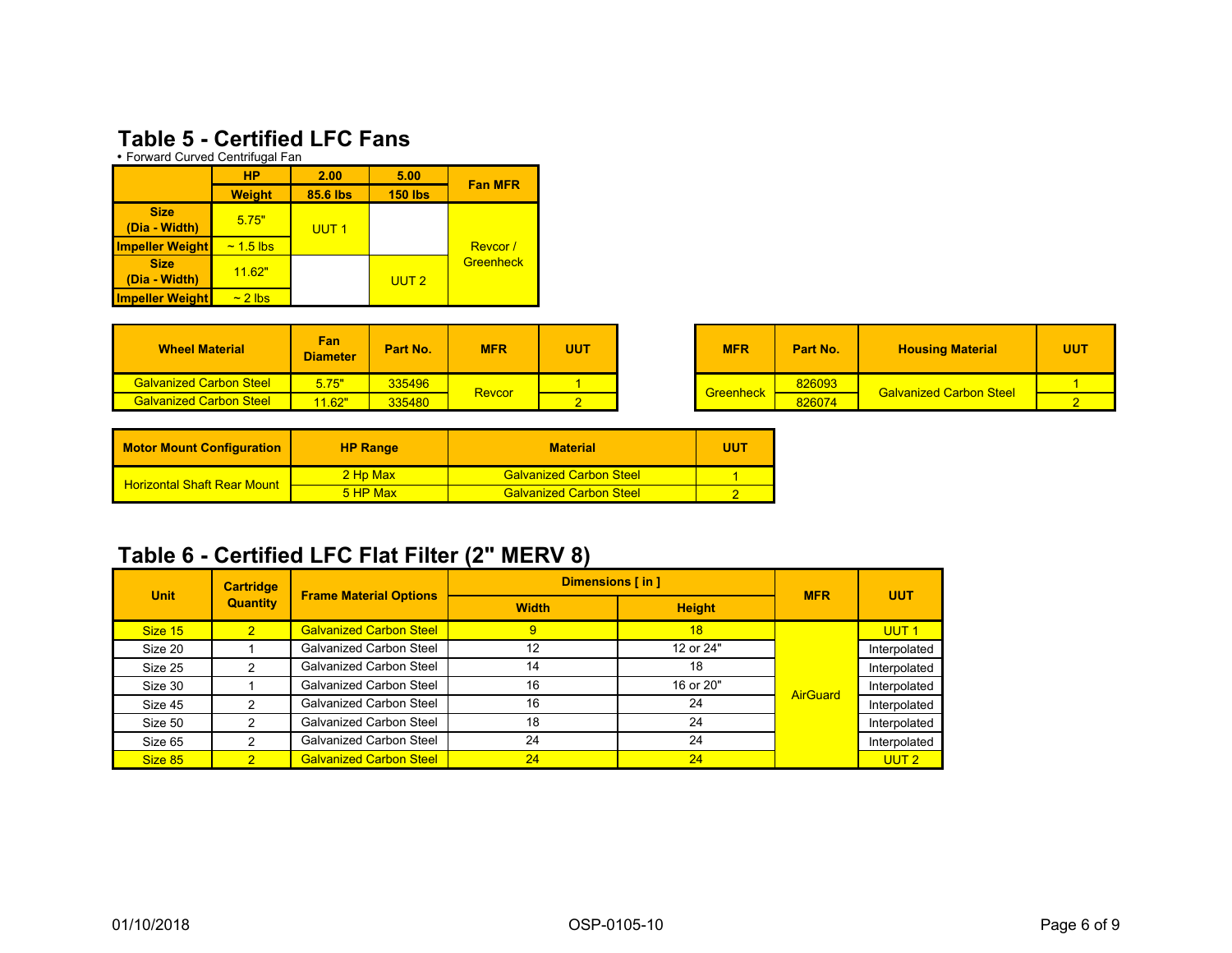# **Table 7 - Certified LFC Flat Media Options**

| <b>Type</b>         | <b>Filter</b><br><b>Material</b> | <b>MFR</b>      | <b>JUT</b> |  |  |
|---------------------|----------------------------------|-----------------|------------|--|--|
| <u>?" MERV</u><br>8 | <b>Pleated</b>                   | <b>AirGuard</b> | and        |  |  |

## Table 8 - Certified LFC Dampers

| <b>Unit Size</b> | <b>Supply</b> |                            | <b>Return</b> |             |     | <b>MFR</b>       | <b>UUT</b>   |
|------------------|---------------|----------------------------|---------------|-------------|-----|------------------|--------------|
|                  | Height [in]   | Width $\lceil$ in $\rceil$ | Height [in]   | Width [in ] | Qty |                  |              |
| 15               | 8.25          | 34.625                     | 5.75          | 33          |     |                  |              |
| 20               | 11.563        | 34.625                     | 8.75          | 33          |     |                  | Interpolated |
| 25               | 13.5          | 34.625                     | 10.75         | 33          |     |                  | Interpolated |
| 30               | 14.625        | 46.625                     | 13.25         | 33          |     | <b>Greenheck</b> | Interpolated |
| 45               | 14.625        | 46.625                     | 13.25         | 45          |     |                  | Interpolated |
| 50               | 17.25         | 46.625                     | 15.5          | 45          |     |                  | Interpolated |
| 65               | 22.25         | 46.625                     | 20.75         | 45          |     |                  | Interpolated |
| 85               | 22.25         | 58.625                     | 20.75         | 57          |     |                  |              |

| <b>Damper Material</b>            |                                 | <b>Blade</b>       | <b>MFR</b> |          | <b>Supply</b>                                           | <b>Return</b> |           |         |
|-----------------------------------|---------------------------------|--------------------|------------|----------|---------------------------------------------------------|---------------|-----------|---------|
| <b>Frame</b>                      | <b>Blades</b>                   | <b>Orientation</b> |            | Part No. | Height [in ]   Width [in ]   Height [in ]   Width [in ] |               |           | UUT     |
| Galvanized<br><b>Carbon Steel</b> | Galvanized HZ Opposed Greenheck |                    |            | $VCD-23$ | <u>8.25 - 22.5 34.625 - 58.62 5.75 - 20.75  </u>        |               | $33 - 57$ | l and 2 |

| <b>Actuator MFR</b> | Part No.       | <b>Material</b>                | UUT |
|---------------------|----------------|--------------------------------|-----|
| <b>Belimo</b>       | $1 MP24-3$     | <b>Galvanized Carbon Steel</b> |     |
| <b>Belimo</b>       | <b>NMB24-3</b> | <b>Galvanized Carbon Steel</b> |     |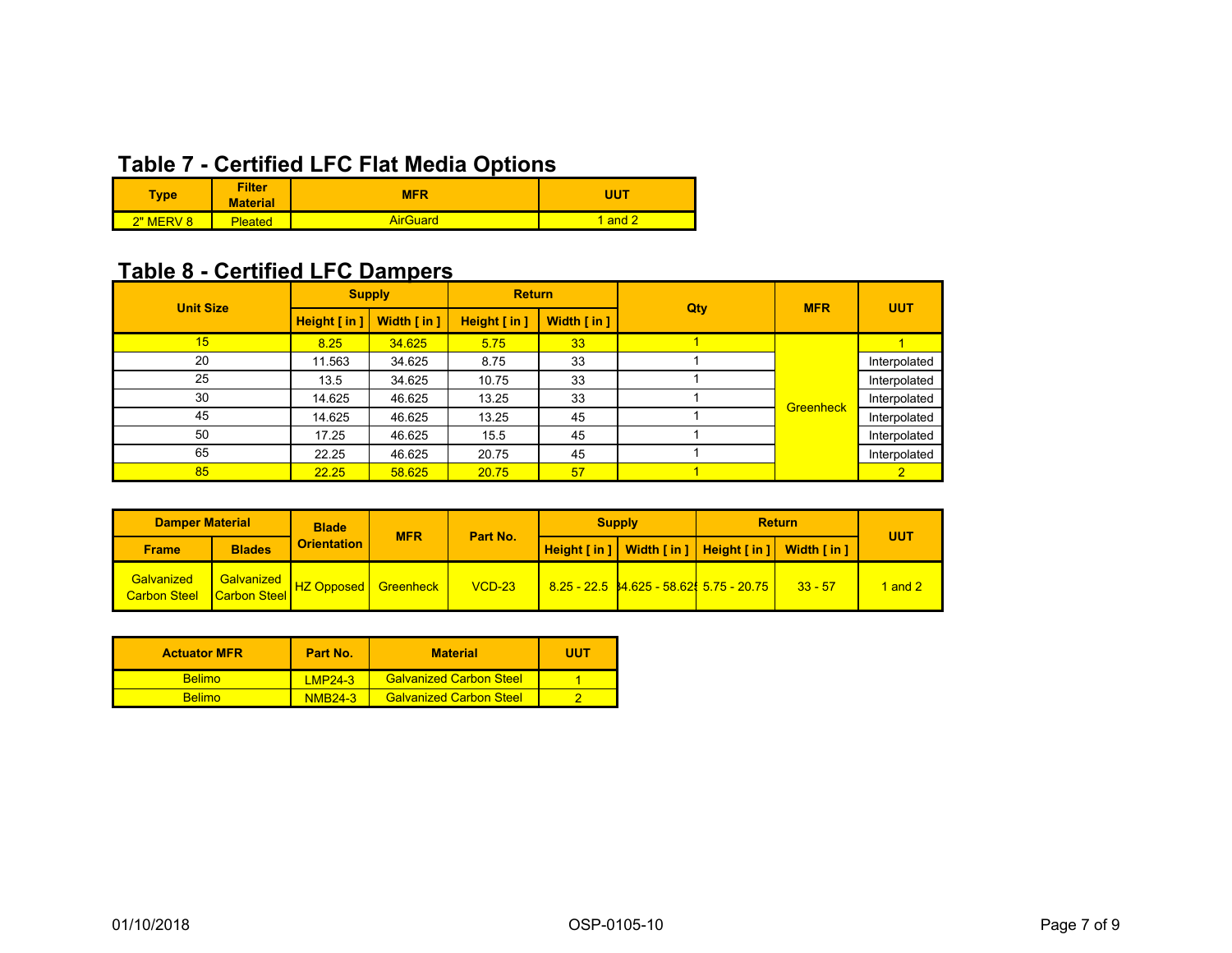

#### UNIT UNDER TEST (UUT) UUT-01 Summary Sheet

|                                                                                                                                                                                                                                          |                      |  |             |                                                   |                |                            |                       |                                 | VMA-51133-01C                  |
|------------------------------------------------------------------------------------------------------------------------------------------------------------------------------------------------------------------------------------------|----------------------|--|-------------|---------------------------------------------------|----------------|----------------------------|-----------------------|---------------------------------|--------------------------------|
| <b>Model Line</b>                                                                                                                                                                                                                        |                      |  |             | <b>Model Number</b>                               |                |                            |                       | <b>Manufacturer</b>             |                                |
| <b>LFC Air Handling Equipment</b>                                                                                                                                                                                                        | LFC-15L-FC           |  |             |                                                   |                | Greenheck                  |                       |                                 |                                |
|                                                                                                                                                                                                                                          |                      |  |             | <b>Product Construction Summary</b>               |                |                            |                       |                                 |                                |
| 18 Gauge Galvanized Carbon Steel Base, 18 Gauge Galvanized Carbon Steel Walls, Fiberglass Insulation                                                                                                                                     |                      |  |             |                                                   |                |                            |                       |                                 |                                |
|                                                                                                                                                                                                                                          |                      |  |             |                                                   |                |                            |                       |                                 |                                |
|                                                                                                                                                                                                                                          |                      |  |             | <b>Options / Subcomponent Summary</b>             |                |                            |                       |                                 |                                |
| Coils: Precision Coils; Fan: Greenheck/Revcor; Damper: Greenheck; Filter: AirGuard; Actuator: Belimo                                                                                                                                     |                      |  |             |                                                   |                |                            |                       |                                 |                                |
|                                                                                                                                                                                                                                          |                      |  |             |                                                   |                |                            |                       |                                 |                                |
|                                                                                                                                                                                                                                          |                      |  |             | <b>UUT Properties</b><br>Dimensions [in]          |                |                            |                       |                                 |                                |
| Weight<br>$[$ lbs $]$                                                                                                                                                                                                                    | Length               |  |             | Width                                             |                | Height                     | $F-B$                 | Lowest Nat. Freq. [Hz]<br>$S-S$ |                                |
| 270                                                                                                                                                                                                                                      | 42                   |  |             | 38                                                |                | 11                         | N/A                   | N/A                             | V<br>N/A                       |
|                                                                                                                                                                                                                                          |                      |  |             | <b>UUT Highest Passed Seismic Run Information</b> |                |                            |                       |                                 |                                |
| <b>Building Code</b>                                                                                                                                                                                                                     | <b>Test Criteria</b> |  | $S_{DS}(g)$ | z/h                                               | I <sub>P</sub> | $A$ <sub>FLX-H</sub> $(g)$ | $A_{\text{RIG-H}}(g)$ | $A_{FLX-V}(g)$                  | $A_{RIG-V}(g)$                 |
| CBC 2016                                                                                                                                                                                                                                 | ICC-ES AC156         |  | 1.50        | 1.00                                              | 1.50           | 2.40                       | 1.80                  | 1.00                            | 0.40                           |
| splayed cable braces oriented at 45 degrees, and 1/2" ASTM A307 rod. Seismic enchancements were made in the form of a 1-5/8" x<br>12GA strut channel along the front and back of the UUT and 1-5/8" x 12GA strut channel rod sitffeners. | UUT <sub>1</sub>     |  |             |                                                   |                |                            |                       |                                 |                                |
|                                                                                                                                                                                                                                          |                      |  |             |                                                   |                |                            |                       |                                 | $1 - 5/8"$<br>strut<br>channel |

All units were filled with contents and maintained structural integrity and functionality after AC 156 test.